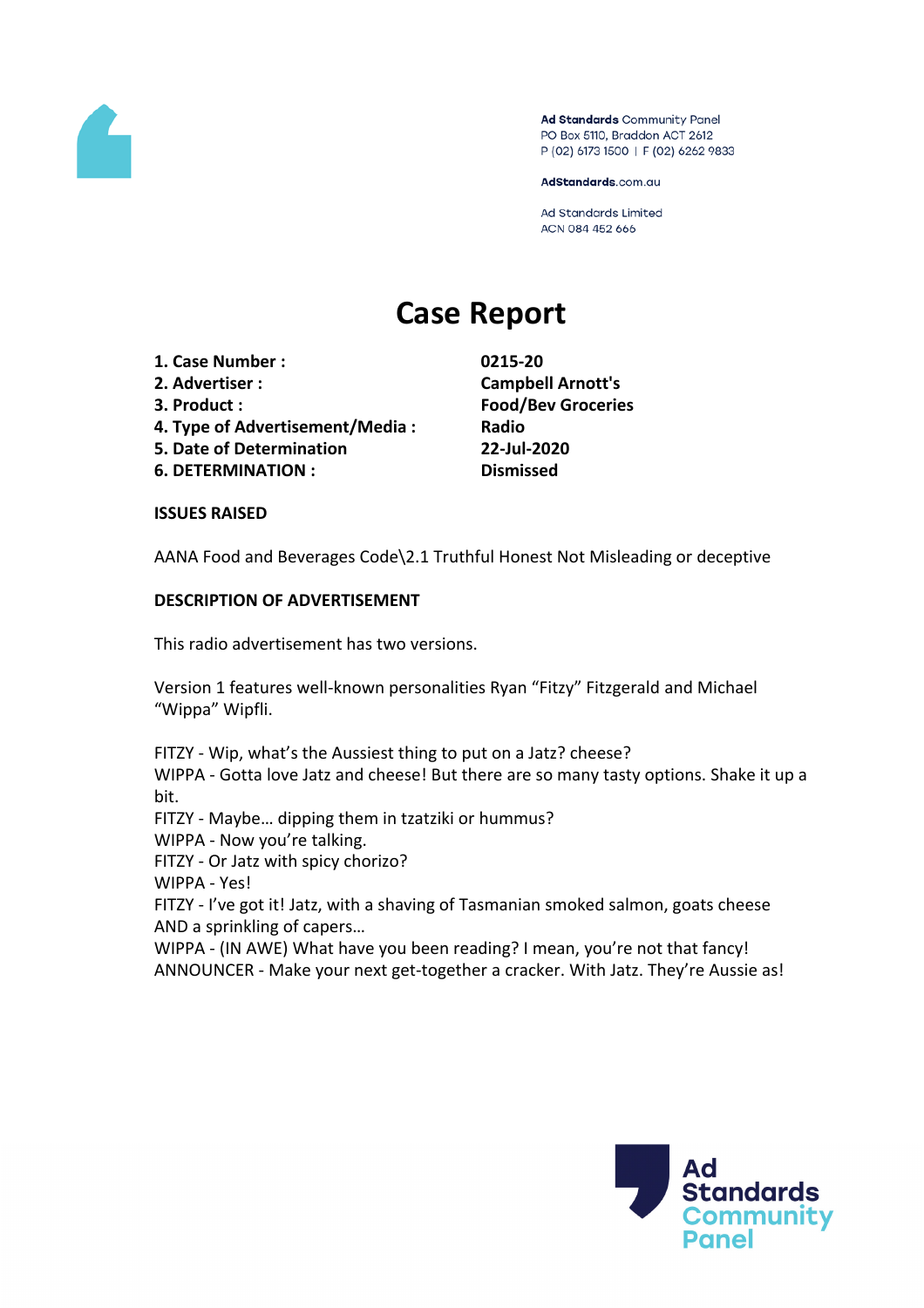

Version 2 is read by a general announcer.

"It's a fact. Aussies just love their Jatz. But what's the best thing to pop on a Jatz at your next get together?Well, the Aussiest thing you can do…is to mix it up. Try Jatz with a dip, like tzatziki. Or maybe Jatz with a slice of spicy chorizo?And of course, you can't really go wrong with a Jatz topped with a humble wedge of your favourite cheese.There's nothing you can't do with Jatz. So, make your next get-together a cracker...with Jatz. They're Aussie as."

### **THE COMPLAINT**

A sample of comments which the complainant/s made regarding this advertisement included the following:

*It's a short ad claiming that Armotts Jatz are as "Australian as".I believe arnotts is owned by an American private equity firm and I firmly believe that the main outtake from the ad by consumers would be that the product is Australian owned.. Broadcast in contrary to rules outlined in section 32 of the trade Practices act. I work in marketing and play by the rules. I do believe this to be 'passing off' and should be pulled.*

## **THE ADVERTISER'S RESPONSE**

Comments which the advertiser made in response to the complainant/s regarding this advertisement include the following:

*I refer to your letter of 6 July 2020 and attach the requested copy of the Jatz radio advertisements in audio format.* 

*The advertisement has run across Nova nationally since 15 June 2020. Outlined plan is provided.*

*The audience of the program is not predominantly children. The advertisement does not include any claims or objective statements relating to health, nutrition or ingredients.*

*The subject of the complaint is the statement that Jatz is "Aussie as."*

*You have asked us to address Section 2 of the AANA Advertiser Code of Ethics. Section 2.1 The advertisements do not discriminate against or vilify any person or section of the community on account of race, ethnicity, nationality, gender, age, sexual preference, religion, disability, mental illness or political belief. Section 2.2 The advertisements do not contain any sexual content. Section 2.3 The advertisements do not contain any violence. Section 2.4 The advertisements do not contain any sexual references or nudity.*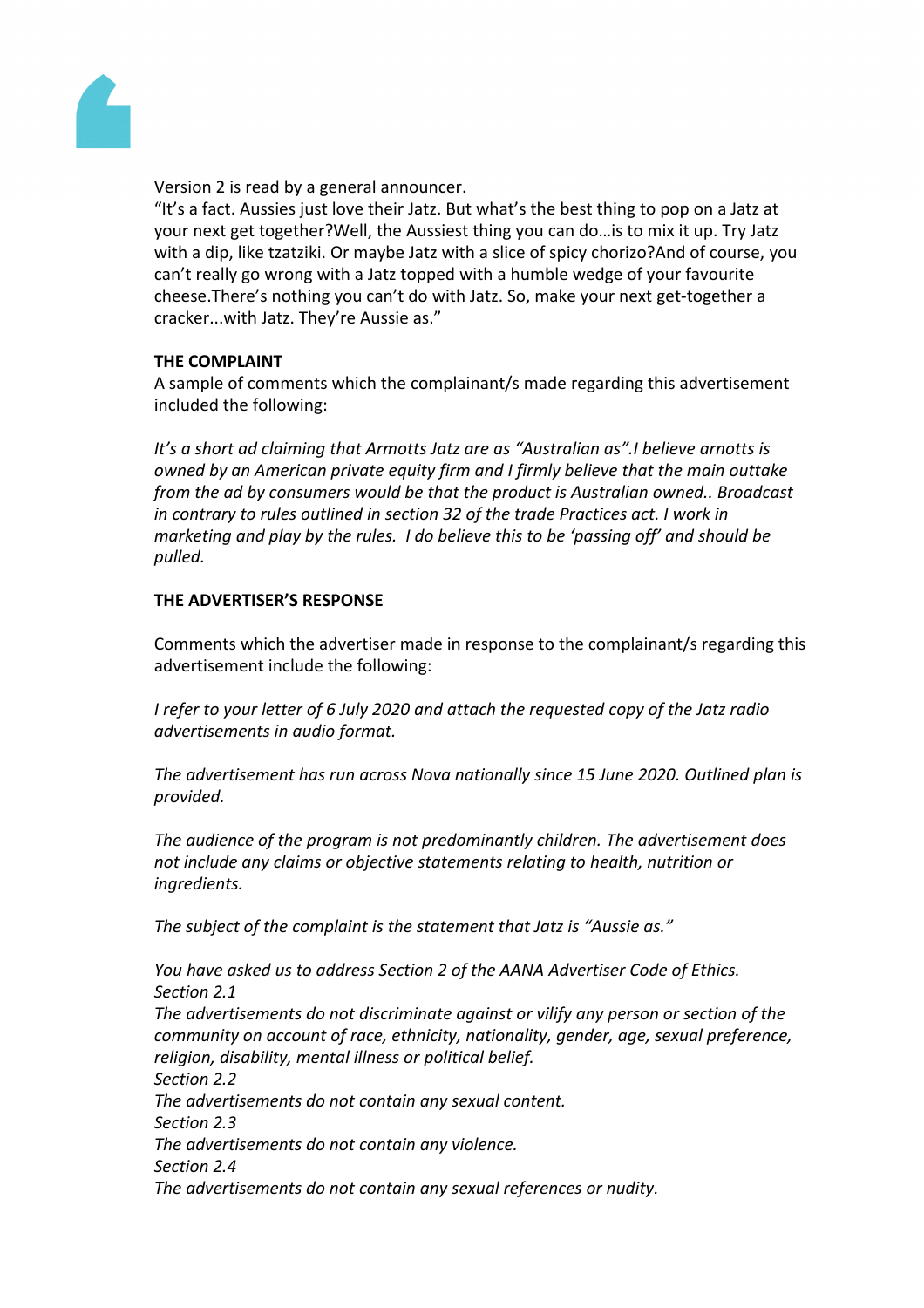

*Section 2.5 The advertisements do not contain any strong or obscene language. Section 2.6 The advertisements do not depict material contrary to Prevailing Community Standards on health and safety. Section 2.7*

*The advertisement is clearly branded using Jatz throughout the script, and we submit is clearly distinguishable to a general audience as advertising. You have also asked us to address Section 2.1(a) of the AANA Food and Beverage Code.*

*The complainant alleges that it is misleading to describe Jatz (crackers) as "Aussie as" because Arnott's Biscuits Limited is owned by KKR (the latter being an American private equity firm).*

*We reject the complainant's position and his interpretation of this statement. The statement "Aussie as" clearly and unequivocally refers to the Jatz cracker product. It is not a reference to our wider business as a whole, much less the parent company of that business.*

*We believe our Jatz crackers are truly Australian for several reasons. All Jatz crackers are manufactured locally in our bakeries in Huntingwood (NSW) and Virginia (Queensland) and always have been. Our business has never made Jatz at a bakery outside Australia. The vast majority of Jatz crackers that we bake are sold in Australia and are consumed by Australians.*

*The recipe for Jatz was developed in Australia in the 1950s, and Arnott's has owned an Australian trademark registration for Jatz since 1952. For decades, Jatz crackers have been loved by Australians. It is one of Arnott's top-sellers.*

*The advertisement does not make any reference concerning nationality of corporate ownership. We reject the idea that KKR's ownership of Arnott's Biscuits Limited means that Jatz crackers can no longer be described as "Australian" or "Aussie". Jatz crackers are an Australian-made snack that many Australians love and have grown up with. We submit that listeners to these advertisements would ordinarily understand the line about Jatz being "Aussie as" to mean that the biscuits were baked in Australia, that Jatz is an Australian brand, that Jatz crackers are made to an Australian recipe, and that Jatz crackers are an Aussie favourite.*

*Accordingly, we stand by these advertisements and submit that they are not misleading or deceptive.*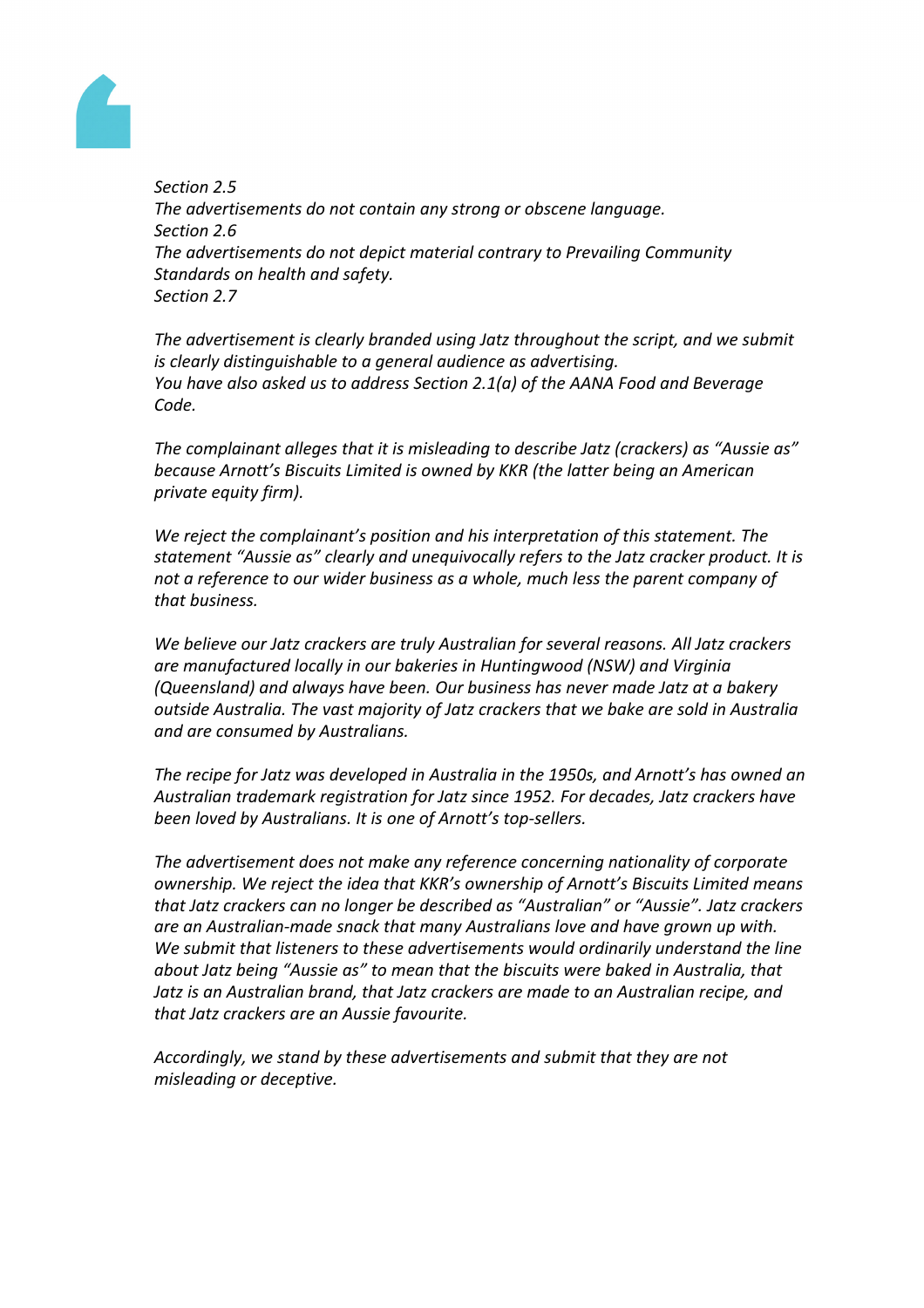

#### **THE DETERMINATION**

The Ad Standards Community Panel (the Panel) considered whether this advertisement breaches the AANA Food and Beverages Advertising and Marketing Communications Code (the Food Code).

The Panel noted the complainant's concern that the phrase 'Aussie as' is misleading as the Arnott's company is not Australian owned.

The Panel reviewed the advertisement and noted the advertiser's response.

The Panel noted that the product advertised is food and that therefore the provisions of the Food Code apply. In particular the Panel considered section 2.1 of the Food Code which provides:

"Advertising or marketing communications for food ...shall be truthful and honest, shall not be or be designed to be misleading or deceptive or otherwise contravene prevailing community standards, and shall be communicated in a manner appropriate to the level of understanding of the target audience of the Advertising or Marketing Communication with an accurate presentation of all information including any references to nutritional values or health benefits."

In relation to section 2.1 of the Code the Panel considered the Practice Note to the Food code which provides that

"The Panel will not attempt to apply legal tests in its determination of whether advertisements are truthful and honest, designed to mislead or deceive, or otherwise contravene prevailing community standards in the areas of concern to this Code.

In testing the requirement that an advertising or marketing communication should not be designed to be misleading or deceptive, or otherwise contravene prevailing community standards, the Panel will consider the advertiser's stated intention, but may also consider, regardless of stated intent, that an advertisement is by design misleading or deceptive, or otherwise contravenes prevailing community standards in particular regard to stated health, nutrition and ingredient components of the food or beverage product.

"Thus, an advertising or marketing communication may make reference to one or more of the nutritional values or health benefits of a product but such references must be accurate and appropriate to the level of understanding of the target audience, and must not misleadingly represent the overall nutritional or health benefits of the product."

The Panel noted the advertiser's response that the phrase 'Aussie as' is used to describe the Jatz product, not the wider business as a whole. The Panel further noted